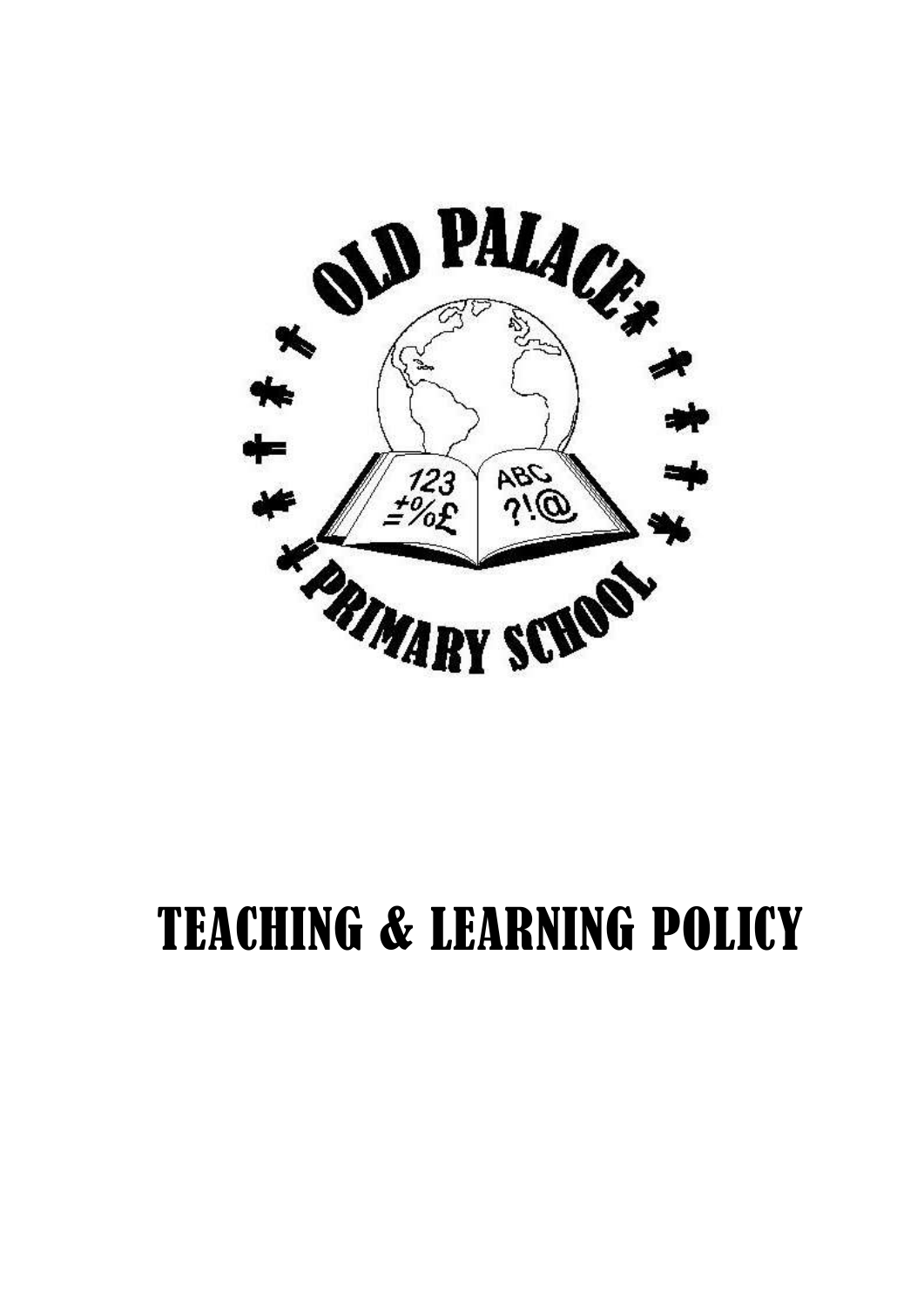# OLD PALACE PRIMARY SCHOOL Teaching & Learning Policy

# **Aims**

#### **This policy is designed to:**

- Promote a shared understanding of how learning takes place and promote reflection on, and sharing of, good practice
- Set out guidelines for the agreed principles and approaches which underpin teaching for learning in our school
- Promote consistency of approach and expectations, continuity and progression in order to ensure high quality teaching for learning
- Recognise, acknowledge and implement the most effective classroom practices, in order to further children's learning intellectually, socially, emotionally and physically
- Identify specific areas of responsibility at a whole school and individual level

# **The policy takes account of:**

- The nature of our school community and the context in which teaching for learning takes place
- The collective experience and expertise of both teaching and support staff
- Educational research and knowledge and understanding about children and education

#### **Our primary aim is delivering a high quality education by providing teaching that:**

- Allows all children to access a rich, balanced and relevant curriculum in a variety of ways
- Allows children to make connections between their learning and to apply this in varied and meaningful contexts
- Recognises the children's different needs and talents and allows all children to experience success in their learning
- Provides challenge and support to allow all children to become literate, numerate and technologically competent and to achieve their personal best
- Provides a positive, caring and safe environment, which values all members of the school community;
- Provides high expectations and promotes curiosity, problem solving, critical thinking, perseverance, resilience and high aspirations.
- Enables children to reflect and take ownership of their learning, with the confidence to question and show originality
- Promotes emotional wellbeing and a healthy lifestyle, including self-respect, self-discipline and positive relationships
- Develops enduring values of respect, fairness, courage, compassion, forgiveness, honesty, integrity, healthy competition and sportsmanship
- Develops an appreciation of aesthetics and how the Arts contribute to society
- Develops the social skills and awareness to work collaboratively together and to interact confidently and politely with peers and adults from a range of backgrounds.
- Encourages children to value diversity through an understanding of other beliefs and cultures
- Encourages children to respond optimistically to the opportunities, challenges and responsibilities of a rapidly changing world;
- Encourages children to become active and responsible citizens, contributing positively to the school, local and global community
- Builds on positive relationships with parents and the wider community to support and enrich learning.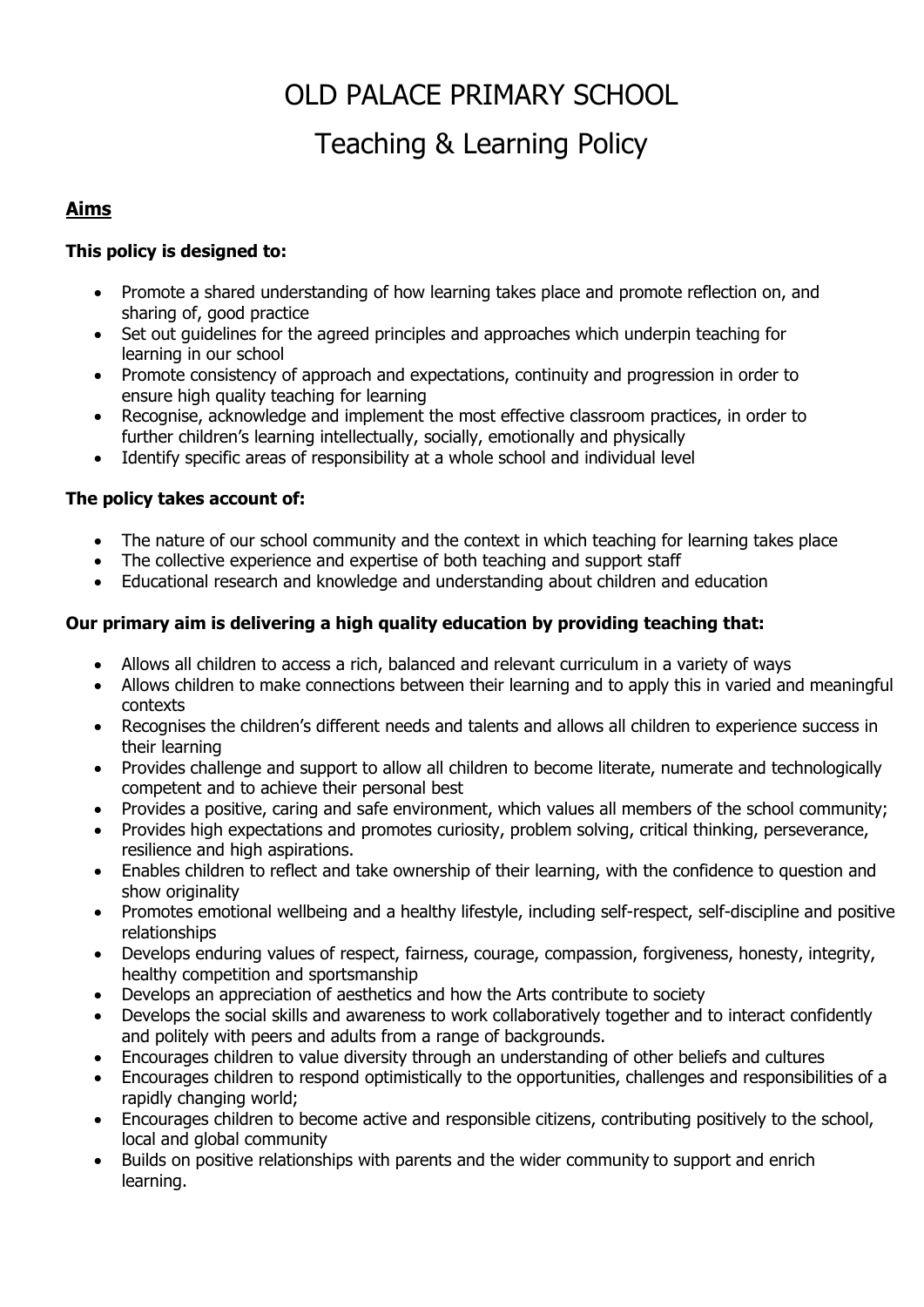# **Learning**

#### **Learning is a complex process which relates to changes in the brain. The following definitions are helpful in clarifying the different types of learning that occur:**

**Shallow Learning** is the ability to learn facts and memorize information, which can then be replicated in tests or when reciting times tables etc. When the information is no longer in use, it is often forgotten**.** 

**Deep learning** is focused much more on the creation of individual understanding. Through reflection, learning is internalized, becoming personally significant and valued, allowing the confidence to interpret and so to act independently. Skilled self-assessment of what has been learnt and identification of 'next steps' is a good indicator of deep learning.

**Profound learning** is a very complex process but it moves the learner into the highest levels of intellectual, cognitive and emotional learning. This learning has a moral aspect, allowing children the capacity and willingness to challenge and to be comfortable with creativity. Profound learning is best described through the process of creating personal meaning – the way in which we all make sense of ourselves, the world in which we live, the people with whom we interact with and the ideas by which we interpret all those competing realities. Being able to clearly articulate understanding and to seek challenges to extend this through independent investigations are good indicators of profound learning.

#### **Although learning is a unique and personal process, we believe that children are more likely to learn effectively when:**

- $\bullet$  they are happy, healthy and alert receptive and positive
- $\bullet$  they are interested and involved learning is relevant and stimulating
- the learning intention is clear and they know how to be successful in their learning
- $\bullet$  the purpose of a task is understood they understand why they are doing it
- they have the opportunity, vocabulary and language structures to discuss their ideas
- $\bullet$  they feel secure in terms of environment, relationships and learning
- they feel valued teachers and other adults care about their development as learners
- they have opportunities to explore, take risks and to learn from their mistakes
- they are actively involved, making choices and taking responsibility in their learning
- they understand what good learning looks like and have strategies to achieve this
- they have opportunities to work both independently and collaboratively to develop their ideas
- they regularly reflect upon what and how they learn and know the next step
- they receive positive feedback and praise for achievements
- the learning environment is well-organised and resources are easily accessed
- tasks are differentiated, matched to the child and remove potential barriers
- learning is built on existing knowledge and experience and makes connections across subjects
- they are provided with first hand experiences, such as educational visits
- the teacher is knowledgeable, enthusiastic and motivated
- consistent strategies and expectations are taught and upheld across the school

#### **We define good learning behaviours as:**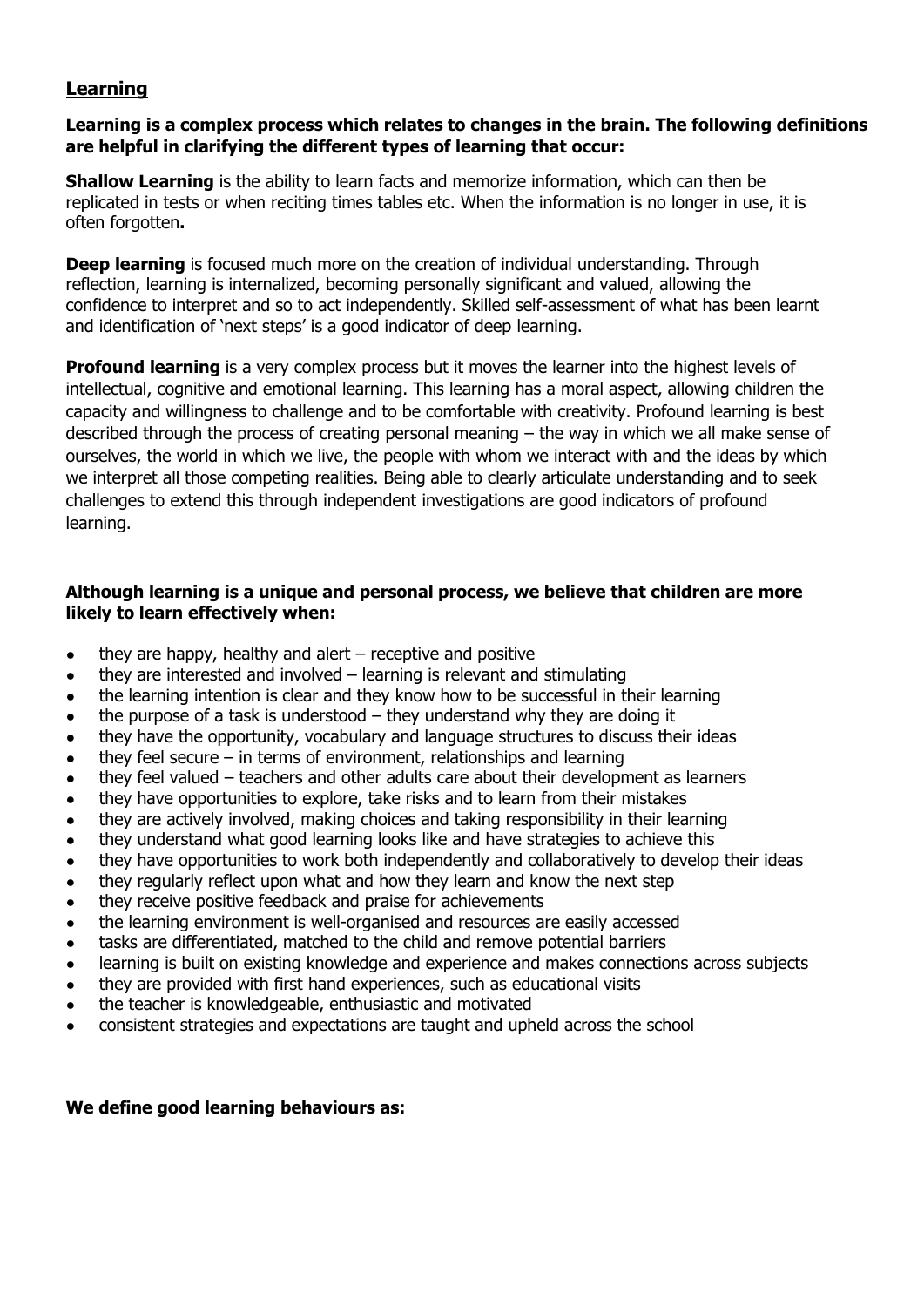- Being curious
- Ouestioning
- Being motivation
- Giving best effort
- Contributing ideas
- Good listening skills
- Ability to work collaboratively
- Being resilient
- Being reflective
- Being confident
- Striving to improve
- Showing self-awareness
- Being able to self-regulate
- Willingness to have a go
- Taking risks in their learning
- Trying different ways to solve a problem
- Ability to explain their thinking
- Being organised
- Asking for help when needed
- Knowing how best they learn

# **Teaching**

# **We believe that teaching is most effective when combining the following elements:**

- o **Scene setting** this activates prior knowledge by allowing the children to place the learning in context and link it to what they already know; three questions to assess prior knowledge should be provided in Science and foundation subjects; the use of clips, photographs and artefacts can also stimulate curiosity
- o **Input** the pupils receive new information from their teacher through the use of visual and auditory resources and reading, and instruction and exposition. The learning is modelling so the children know how to be successful and feel confident to have a go
- o **Practice** pupils are provided with opportunities to practice the new skill this often takes place during the shared session using interactive resources. This allows immediate feedback before the children move on to complete the main task
- o **Application**  pupils have an opportunity to apply and develop their learning by completing independent or collaborative tasks. These are differentiated to meet the children's needs and often involve the learn being applied in a new context
- o **Reflection** pupils actively reflect on what and how they have learned, identifying their successes and looking forward to the next step

# **To deliver effective lessons, we believe teachers must:**

- Have secure subject knowledge; using an understanding of their strengths and weaknesses to access and support continued professional development
- Have a sound understanding of the expectations for their year group and know how the school's curriculum builds, year on year, in each subject area
- Make effective use of lesson planning to ensure lessons have a clear learning intention and are appropriately sequenced to build on prior knowledge
- Apply their knowledge of the children when planning to address the children's differing learning needs, preferred learning styles and their interests
- Have high expectations of all learners and design tasks which remove potential barriers to learning, so that all pupils are able to be successful learners
- Use their professional judgement to structure the lesson in the way that best supports the learning
- Provide a learning environment which optimises learning
- Share the learning intention of the lesson with the children and provide them with the vocabulary and language frameworks needed to share their ideas
- Model the learning process, including verbalising their thought processes, so pupils understand the steps they need to complete and the decisions they need to make in order to be successful
- Share outcomes which exemplify standards of excellence in learning and presentation
- Help pupils to make connections between what they are learning and what they already know, allowing time to practice new skills before applying them in context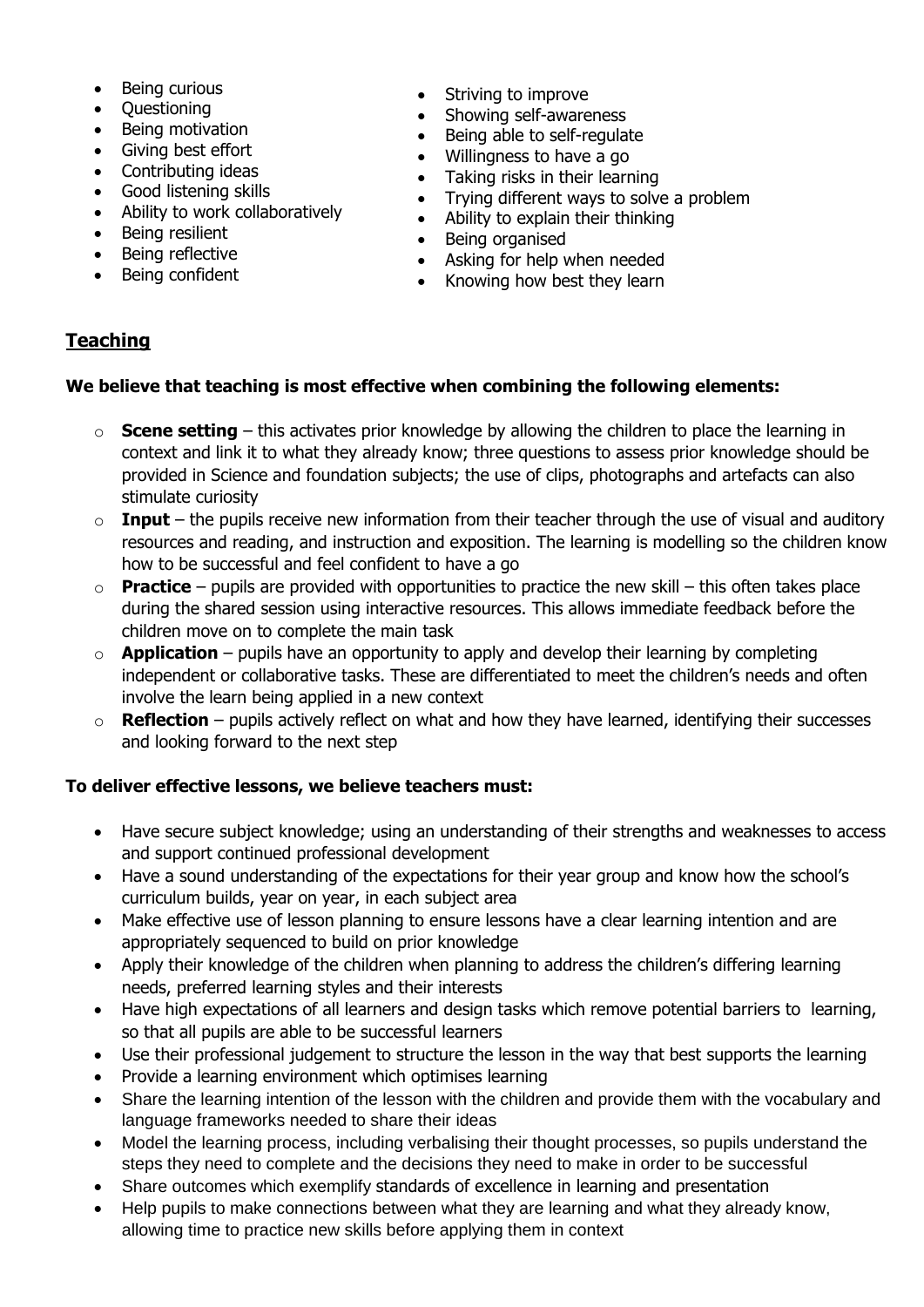- Make learning relevant and purposeful, modelling enthusiasm and motivation for new learning
- Provide opportunities for purposeful talk, encouraging pupils to discuss, raise questions and communicate what has been learned, for example by passing on their understanding to others
- Use resources effectively, including the use of available adult support and new technologies
- Support pupils to develop their meta-cognitive skills by scaffold tasks and gradually withdrawing support as pupils acquire the skills to become more autonomous
- Allow pupils to make choices in their learning, for example through self-selection
- Set appropriate challenge and support children to take risks in their learning
- Use questioning, interactive teaching and observation to support formative assessment throughout the lesson, adapting their teaching accordingly and providing further instruction to address any misconceptions which may arise
- Allow opportunities for reflection, encouraging pupils to apply a growth mindset by recognising and building upon their successes and mistakes
- Provide feedback which identifies successes and areas for improvement and allow pupils time to act upon this
- Provide a menu of different learning experiences to allow pupils to develop their skills to learn both independently and through collaboration with others
- Provided a range of first hand, social and cultural experiences which extend the children's understanding of the world, appreciation of the arts and respect for different cultures and beliefs
- Make accurate assessment judgements and use these to inform planning
- Set ambitious but realistic targets for progress in RWM and track progress towards this throughout the year

# **Planning**

Learning Overviews are in place for each year group and identify how the learning from the National Curriculum and Agreed Syllabus for RE will be delivered.

Subject Leaders have worked with colleagues to create medium term plans; for most subjects each plan covers a half term, however in English most units last for 3 weeks, often allowing a fiction and non-fiction unit to be delivered each half term.

English and Maths lessons are taught daily. Science, History, Geography and PHSCE are taught as 'topic' – each half term topic has either a Science or Humanities focus. PE, RE, Computing and French (in KS2) are taught weekly. Art and Music are also taught weekly in KS1, whereas in KS2 the children receive one term of specialist Music provision and two terms of Art. DT is delivered through Technology Days which are held each term.

Year teams plan collaboratively using the medium plans to create weekly plans When planning teachers need to identify or take into consideration the following:

- Pupils' prior knowledge and any relevant assessment data
- The learning intention
- The key vocabulary and language structures to be used by the children
- What the children need to do to be successful in their learning and how this will be modelled
- The tasks to be used to practice and apply the learning
- Pupils' individual needs and how best to support these, for example through the use of resources, groupings and use of support staff
- How the learning will be reviewed.

Plans are expected to include enough detail for a supply teacher to be able to follow them.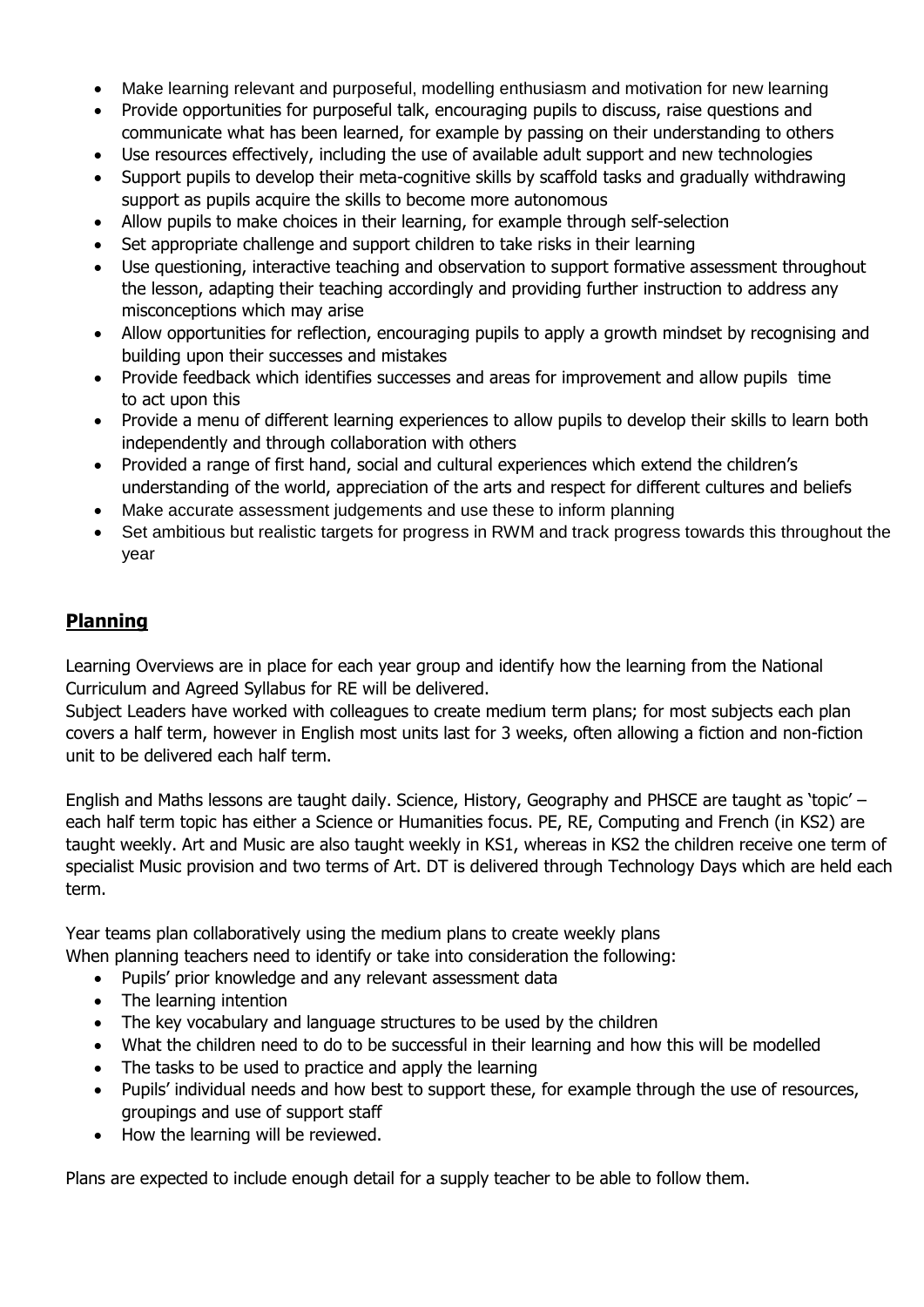# **Lesson Delivery**

The following elements should be taken into consideration when planning and delivering lessons:

#### **Learning Intention**

- $\circ$  clear and child friendly:
- $\circ$  displayed and clarified with the children;
- $\circ$  are not muddled up with the context of the lesson (the task);
- $\circ$  the task is designed to allow the children to provide evidence that the learning has been achieved

#### **How to be Successful**

- $\circ$  share the star (topic) words that the children will be expected to use during the lesson;
- $\circ$  model the task, sharing your learning thinking as you do so;
- $\circ$  share an example of the outcome, so pupils are clear about what is expected. This may need to be differentiated to support different abilities;
- $\circ$  break down the learning in English & Maths success criteria will mostly be used and stuck into the children's books. For some tasks a checklist may be more appropriate

#### **Questioning**

- o will include open/closed; higher and lower order;
- $\circ$  key questions will be carefully planned;
- $\circ$  no hands up policy used during shared sessions to support full engagement;
- o differentiated and targeted to assess learning throughout the lesson;
- o used to challenge and deepen thinking/ understanding and to help unpick misconceptions, for example by using difficult distractions;
- $\circ$  Opportunities provided for pupils to develop their own questions

#### **Lesson structure**

- $\circ$  Should be chosen to best support the delivery of the learning;
- o Should be flexible and adapted to ongoing assessment during the lesson;
- $\circ$  Should make most effective use of the adult support and digital devices available;
- o Possible structures include: whole class teaching, ability grouping, independent learning, collaborative learning in pairs or groups, guided groups, one to one teaching/conferencing;
- o Possible teaching methods include: didactic; interactive, investigation; experimentation; observation; discussion; asking questions; brainstorming, practical exploration, role play; retrieving information; imagining; repetition; problem-solving; teacher observation and intervention.

#### **Differentiation**

- o differentiated questioning should be used during the shared session to meet the needs of all learners, including challenging the more able;
- o sharing of sentence starters may be required to help all pupils to be share their ideas;
- $\circ$  the outcome of the main task will often need to be differentiated the expectation for different groups must be made explicit, for example through the use of differentiated success criteria;
- $\circ$  should remove potential barriers to learning, for example preventing poor literacy skills from limiting learning in other subjects;
- o can take place in various ways, such as pace, task, resourcing, level of autonomy, groupings and learning pairs or use of adult support;
- o consider using pre-teaching to support lower attaining pupils to access class teaching

#### **Active Learning**

 $\circ$  teachers take into account children's concentration span, ensuring an appropriate balance of adult/pupil talk;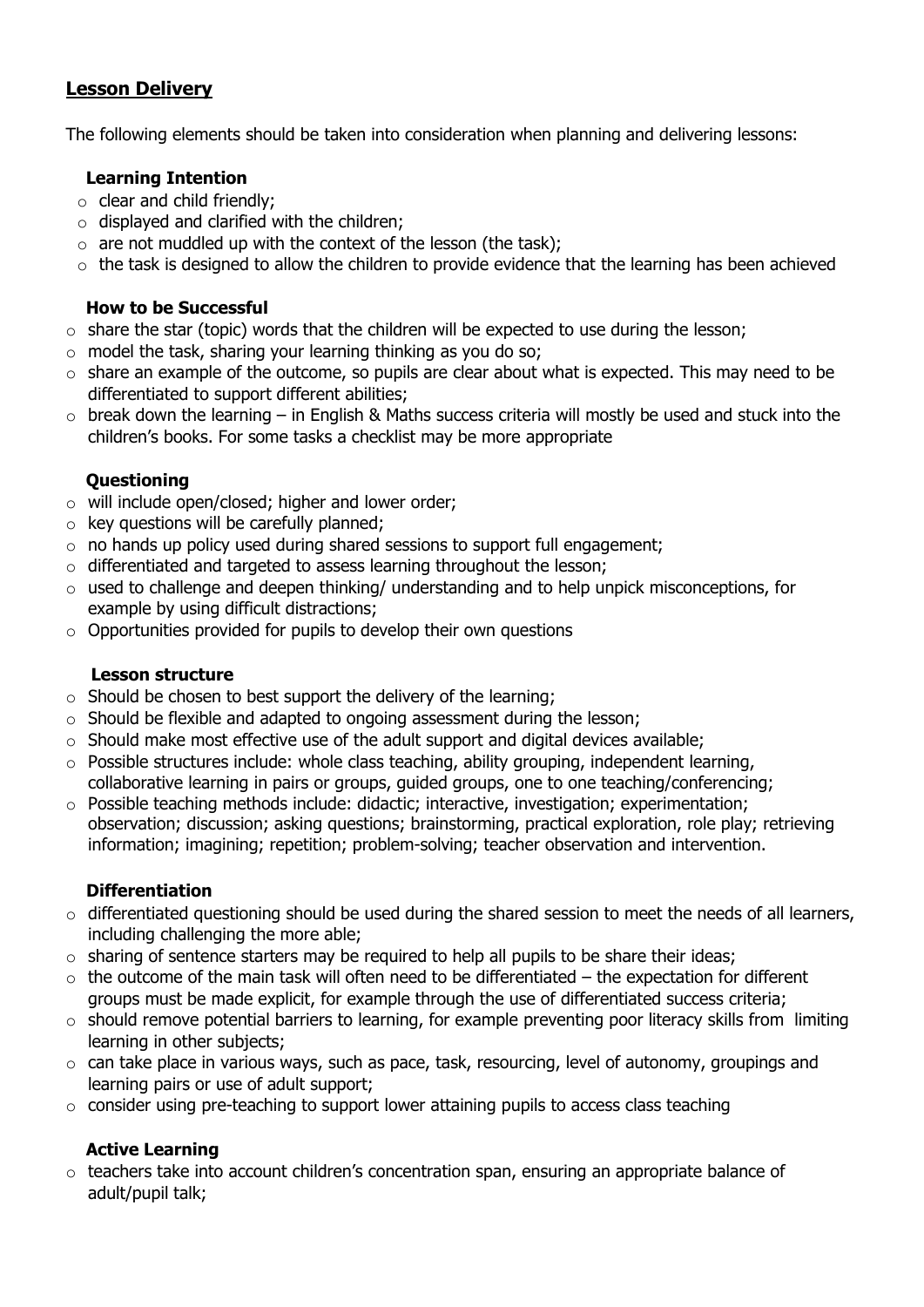- o use of talk partners, whiteboards and interactive resources (number/ phonics fans ) is encouraged during shared sessions;
- $\circ$  opportunities for pupil discussion are planned, allow pupils to deepen and share their understanding;
- $\circ$  opportunities are provided for pupils to make decisions about their own learning and they are encouraged to communicate findings in a variety of ways;
- $\circ$  over a series of lessons pupils are given opportunities to work both independently and collaboratively, develop their ability to work in a range of groupings and to take on different roles, such as chair, scribe, time keeper, mediator;
- $\circ$  strategies to support independent learning are provided to help pupils to become autonomous learners, including the use of the 'learning pit' to help the children identify what to do when faced with a difficulty in their learning and what further input is needed from adults or their peers to support them;
- $\circ$  Scaffolding of the learning process is gradually removed, allowing pupils to gain more autonomy in planning, monitoring and evaluating their own learning

#### **Reflection**

- o learning is reviewed throughout the lesson (constantly referring pupils back to the learning intention and success criteria) and is not confined to the end of the lesson;
- $\circ$  should not interrupt the learning process; pupils need time to complete sufficient work before the class is stopped;
- o pupils should be actively involved in this process, for example, through the use of self/ peer evaluation; for this to be effective, time must be provided to model and train pupils in the use of self/peer assessment, including the use of highlighting;
- o pupils should be provide with time to respond to peer/self-assessment, in order to make improvements and up-level their work. From Year 2 onwards improvements will be made using blue biro;
- $\circ$  pupils should be encouraged to reflect on both what they have learned and what has helped them to learn, including recognising how useful learning mistakes have helped them move forward. 'The Power of Yet' can be used to build resilience;
- o three multiple choice questions should be asked at the end of the lesson in Science and foundation subject lessons to check the children's understanding. These can be revisited at the start of the next lesson.

# **Feedback & Marking**

- $\circ$  verbal feedback will be given to the children through the learning process;
- o feedback identifies success and areas for improvement/next steps learning;
- $\circ$  Refers to learning objectives, success criteria, children's age appropriate expectations in grammar and spelling (refer to Marking and Feedback Policy);
- $\circ$  pupils are given regular time to respond to marking in blue biro;
- o teachers check back to ensure that pupils have taken on board the feedback given, e.g. corrected spelling mistakes are not being repeated.

# **Homework**

Homework is an important part of learning. It extends the time for learning, allowing children to consolidate their learning and to deepen their understanding. It also encourages independent learning and self-motivation and helps pupils to understand that learning should not be restricted to school hours. Furthermore it allows parents to be actively involved in their child's learning, allowing the children an additional opportunity to discuss and explain what they have learned. Getting into the routine of completing homework also helps pupils to prepare for secondary school.

The following homework is set across all years: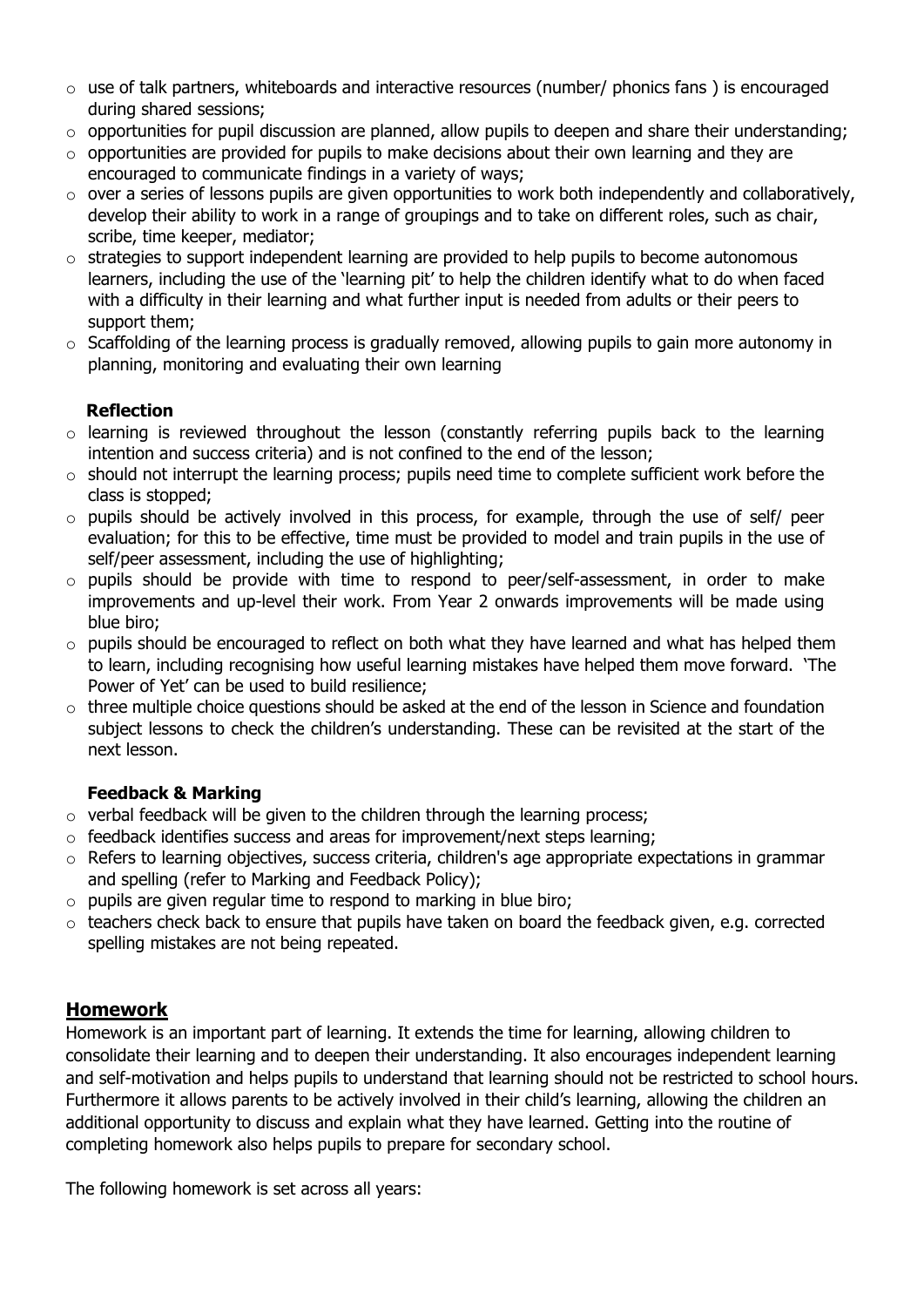- Daily homework is set to support Reading. Pupils in Reception to Year 4 use the digital resources: Bug Club; pupils in UKS2 take home a class novel;
- Weekly homework is set to Mathematics, Grammar and Spelling. This makes use of high quality independent tasks which are posted on google classroom, along with the use of weekly spelling lists;
- Half termly research projects are used to enable pupils to deepen their understanding linked to other areas of the curriculum. Pupils are given a selection of activities to choose from. At the end of the half term a class prize is awarded for the best overall research project and the one showing most effort;
- Winter and Spring holiday packs are also provided to ensure that pupils continue to practice their basic skills and to consolidate their use and understanding of key subject vocabulary;
- Summer project which relates to the Autumn topic that the children will be learning

The returning of homework is monitored and teachers ensure that feedback is provided orally, through peer/self-marking or by the use of auto responses.

#### **Assessment, Recording and Reporting**

Regular assessments are made of pupils' work in order to establish the level of attainment and to inform future planning. Formative assessment is used to guide the progress of pupils by determining their current level of understanding. A range of strategies are used to support formative assessment such as questioning, observation, marking, testing and benchmarking (in Reading).

Summative testing of Reading and Maths takes place in December and June. Standardised NFER tests are used in KS2. In KS1, Reading is benchmarked and PUMA Maths tests are used. In Writing, pupils complete a piece of unaided writing at the end of each unit. This is teacher assessed and each child's attainment is recorded on Classroom Monitor

In Science and the foundation subjects, a teacher assessment is made at the end of each unit. In some subjects this is supported by the use of Kahoot quizzes. Classroom Monitor is then updated to show whether each child is working at, below or above the expected level.

Formal summative assessment is carried out at the end of each National Curriculum Key Stage (i.e. in Years 2 and 6) through the use of SATs and teacher assessment. Phonics are tested in Year 1 and retested where necessary in Year 2. In Reception, a baseline assessment is completed within the first four weeks of the child joining the school and the children's attainment is recorded at the end of the year on the EYFS profile.

The children's attainment in Reading, Writing and Maths is updated on attainment profiles at the end of the Autumn and Summer terms. This is used to track the progress the child are making towards their end of year targets.

Parent Consultations are held each term and an end of year report is sent home in July. Results of individual pupils' assessments are made available to the parents concerned and the overall statistical profile (but not individual results) is made available to parents, governors, LA and national government.

#### **Learning Environment**

At Old Palace we believe a positive, inclusive environment sets the climate for learning and enables all children to access the curriculum. By promoting excellence, high standards can be modelled and our pupils' achievements celebrated. All areas of the learning environment will be planned for, including,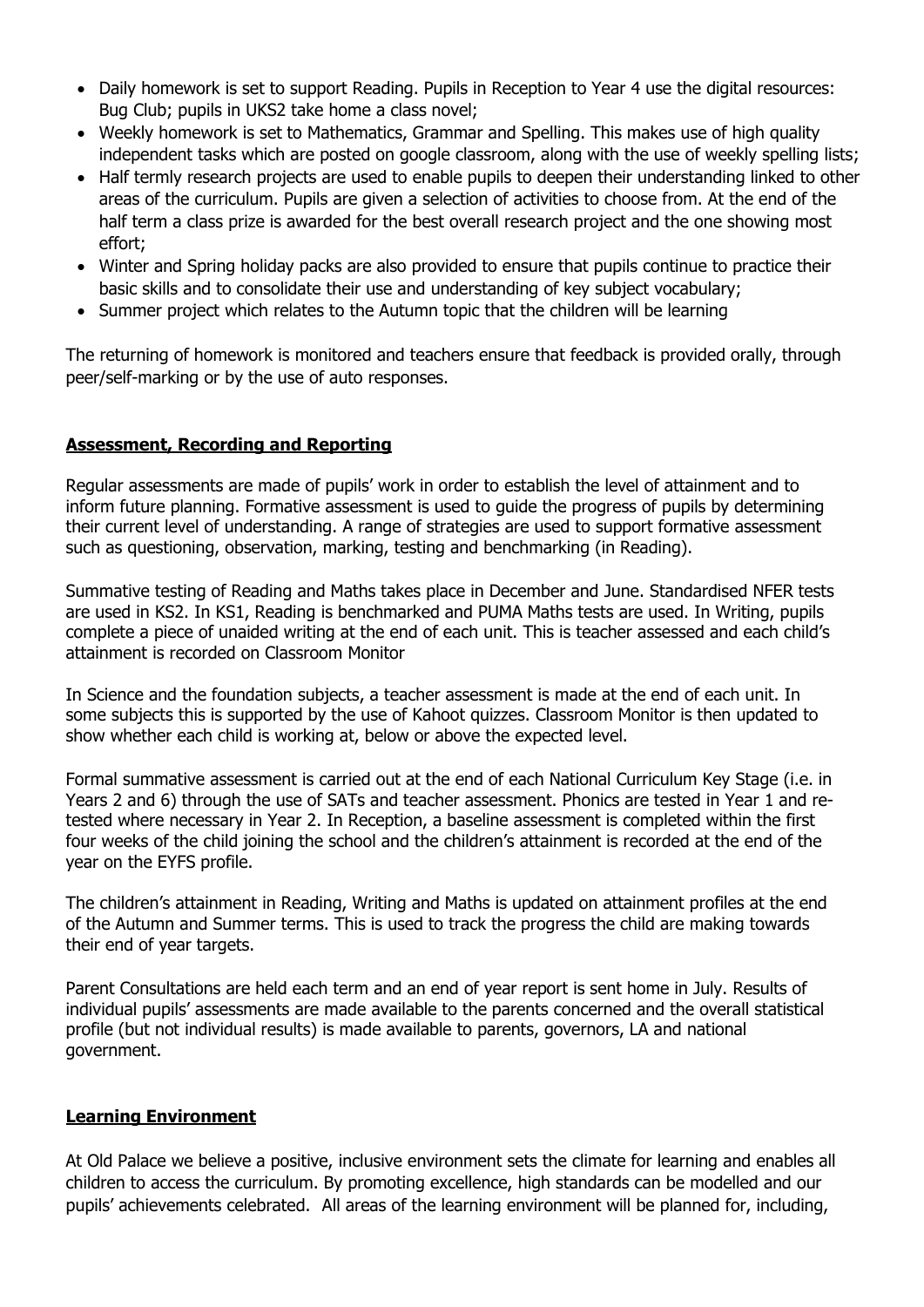where appropriate, the outside areas, in order to ensure opportunities for a range of practical activities, which will develop appropriate knowledge, skills and understanding.

We create our learning environment to:

- Provide a fair and disciplined environment in line with the school's behaviour policy.
- Promote an appropriate atmosphere for learning supported by the school's high expectations and Code of Conduct.
- Model positive relationships and values including courtesy, kindness and respect.
- Be welcoming and inviting to children and adults by reflecting diversity encouraging interaction where children feel they belong and can foster a sense of pride.
- Be warm, comfortable and clean with the provision of suitable, functional furniture and fittings.
- Be safe and hazard free, both emotionally and physically.
- Provide effective teaching and learning, which can only take place in a classroom which enables children to develop as independent, reflective learners.
- Follow seating plans to support strategic placement of students to learn and collaborate effectively.
- Encourage cooperative and collaborative learning and good working relationships, through the flexible use of space and the ability to adapt to whole class, group and individual learning.
- Ensure displays encourage students to believe that any exhibited work reflects their highest standard of personal achievement of excellence.
- Celebrate achievement and value effort in the display and presentation of children's current learning across the curriculum. It should help raise self-esteem and confidence.
- Allow displays to act as a learning resource for students in the classroom, exemplifying progress and ways learners may make further progress. Teachers should refer to and use their Maths and English working walls as part of day to day teaching.
- Provide Learning Journeys in the classroom (KS2) that reflect the half termly topics being taught and evolve as the unit develops. Initially they should contain resources to stimulate learning, such as images and key vocabulary. As the unit progresses, pupils will provide a comment on what they have learnt which can be referred to in future lessons to help recap prior knowledge gained. A photograph will then be taken of the completed learning journey and added to the topic display boards in the corridor.
- Provide surface top displays linked to their topic should be stimulating and interactive, in order to promote the learner's interest in the subject and also provide opportunities for pupils to develop their ideas through independent enquiry.
- Include Book corners which are an attractive space that will promote reading for pleasure and extend the children's reading choices. Reading strategies and book recommendations will be displayed to inspire children's reading habits.
- Display Children's research projects (KS1) should also be valued and should be reflected somewhere in the classroom.
- Respect children's work by the care shown by staff when preparing and presenting the work to be displayed.
- Recognise the importance of a display in its various forms and is reflected in the quality and variety around the school.
- Promote independent use of resources.
- Provide opportunities for pupils to be taught and shown by example, that resources are finite and that we all have a duty of care for equipment. It must not be misused, damaged or wasted. Books and other equipment represent a considerable investment of money.
- Support and challenge learning by ensuring appropriate resources are accessible for the children, encouraging them to be independent in different areas of learning.
- Be kept well organized and uncluttered, using available space to best advantage.
- The appearance of the classroom is valued by the teacher and children and time and time should be made for tidying up.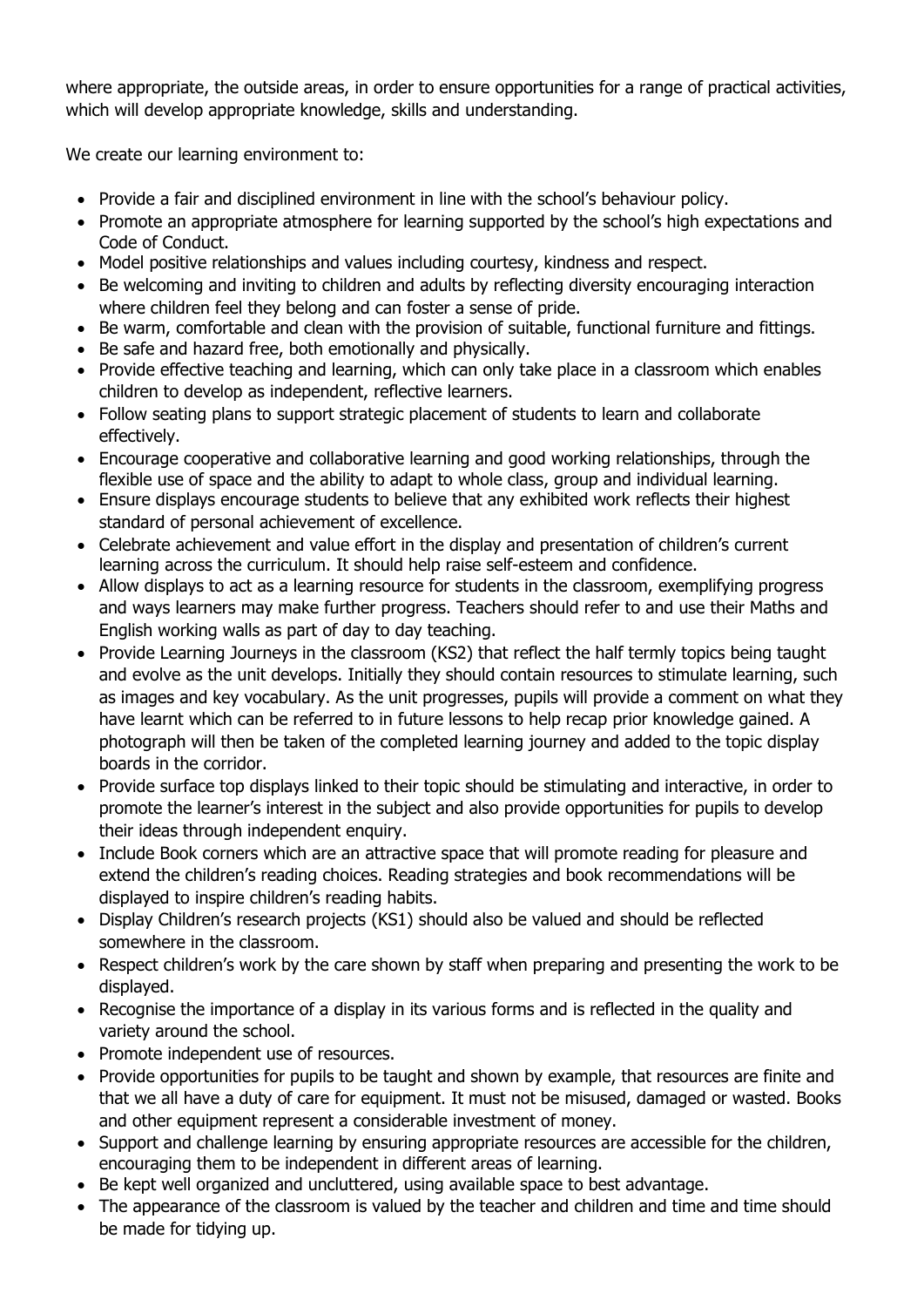#### **Resources**

Each classroom is equipped with a basic set of resources including digital devices and books appropriate to the age range. Class teachers will ensure:

- All children know where classroom resources are kept and the rules about their access and use;
- Children are encouraged to act independently in choosing, collecting and returning resources where appropriate;
- The class library is a valued and used appropriately;
- Digital devices are stored securely and charged at the end of each day

Subject Leaders are responsible for purchasing specialist equipment. These resources are stored in the appropriate curriculum resource cupboard and will be regularly audited by the subject leaders. For some subjects, topic boxes are available, which will be distributed to year groups at the start of each half term. The year group teaching assistant is responsible for ensuring that the contents of these boxes are checked before they are returned to storage.

Pupils will be taught how to use all resources correctly and safely, with care and respect and with regard for Health and Safety and waste. Care will be taken to ensure that resources reflect the cultural and linguistic diversity of our society, and that all pupils have equality of access.

# **Roles and Responsibilities**

In order to facilitate good teaching and learning **ALL staff** we will commit to:

- Promoting the aims and values of the school
- Holding consistent high expectations of every pupil, irrespective of ability, race or gender;
- Establishing a well ordered and positive learning environment, which supports growth mindset and the children's learning and emotional needs;
- Ensuring all pupils are fully aware of the school's behaviour and presentation expectations and that these are applied consistently;
- Fostering positive relationships, a sense of belonging and promoting British Values;
- Having a good understanding of the primary curriculum including the skills, concepts, knowledge and attitudes to be taught and how these build as a child progresses through the school;
- Using the school's curriculum overview and medium term plans to guide teaching;
- Ensuring planning meets the school's expectations and is communicated effectively to support learning;
- Ensuring that the learning needs of all pupils are met, for example by differentiating tasks and by using appropriate strategies and resources to support learning and provide challenge;
- Offering regular feedback to pupils and modelling learning skills to allow them to develop greater independence;
- Being reflective, supportive of colleagues and mindful of their own and other's wellbeing.

#### **Subject Leaders and Curriculum Teams will**:

 Take the lead in policy development and the production of schemes of work designed, in collaboration with the Headteacher, to ensure progression and continuity in their subject throughout the school;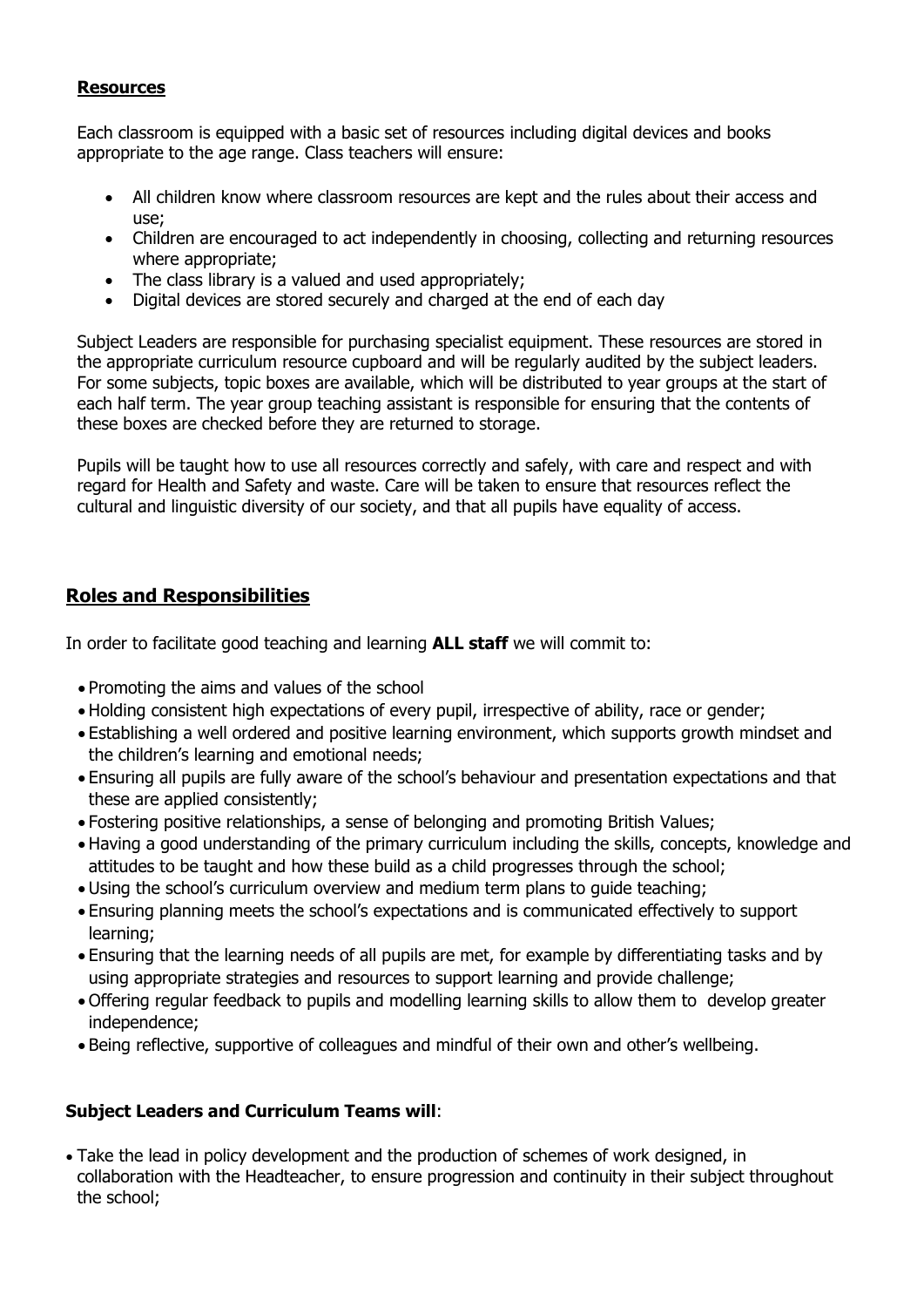- Support colleagues in their development and implementation of the scheme of work, and in assessment and record-keeping activities;
- Take responsibility for the purchase and organisation of central resources for their subjects;
- Monitor progress in their subject, including producing termly subject leader reports;
- Keep up-to-date through personal research and relevant CPD opportunities

#### **Governors will:**

- Make sure that the school building and grounds are best used to support successful teaching and learning
- Support the use of appropriate teaching strategies by allocating resources effectively.
- Ensure that Staff Development and Teacher Appraisal Policies promote good quality teaching.
- Monitor how effective teaching and learning strategies are, in terms of raising pupil attainment.
- Monitor the effectiveness of the school's Teaching and Learning Policy through the school self-review processes, including: information from subject leaders, the Head teacher and external advisers.
- Monitor teaching strategies in the light of health and safety regulations.
- Challenge and ask questions about data to ensure good progress for all.

#### **Role of Parents**

We believe that parental support is essential in helping a child to achieve their full potential. We would like parents to:

- Have a positive attitude towards school and learning, supporting and working with school.
- Make sure that their child has the best attendance record possible.
- Make sure that their child arrives on time and is well rested, wearing the correct uniform and bringing the necessary equipment, such as their PE kit.
- Inform the school if there are matters outside of school that are likely to affect a child's learning or behaviour at school.
- Support the school's expectations with regard to behaviour and attitude and where targets are set, apply a consistent approach at home to help achieve these
- Read daily with their child at home and support them with completing their homework.
- Attend parents' evenings and any other meeting arranged by the school to discuss their child's learning or behaviour.
- Read communication from the school, such as newsletters and attend workshops whenever possible to ensure they know how best to support their child's learning at home

#### **Monitoring**

To ensure consistency and high standards are maintained, we monitor our teaching and learning in the following ways

#### **Weekly/ Fortnightly**

- Drop ins
- Planning meetings
- Progress meetings
- Book Looks